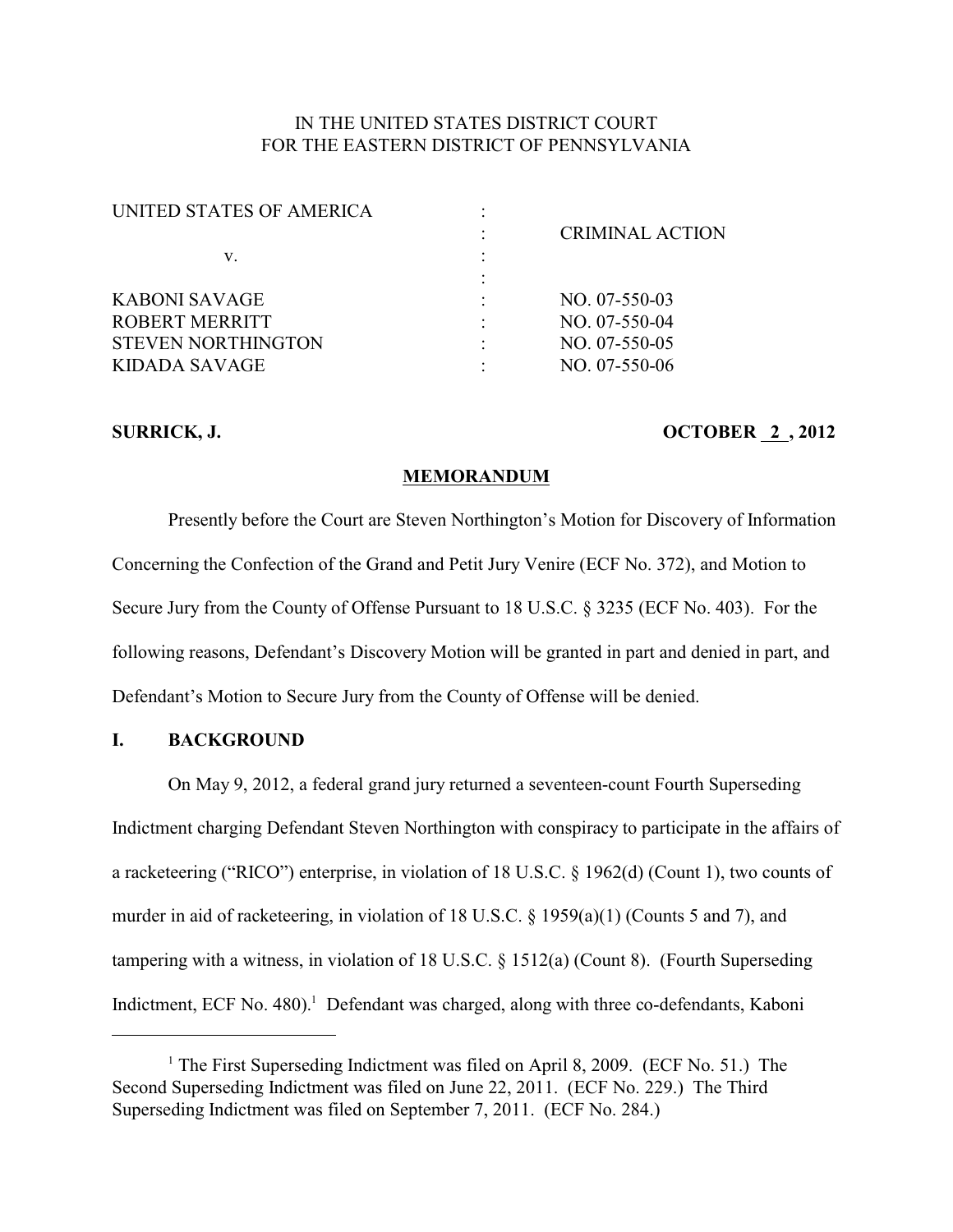Savage ("Savage"), Robert Merritt, and Savage's sister, Kidada Savage ("Kidada"). Defendant Lamont Lewis was also charged in the First Superseding Indictment.<sup>2</sup> On March 14, 2011, the Government filed a Notice of Intent to Seek the Death Penalty against Defendant. (Notice of Intent, ECF No. 198.)

On February 20, 2012, Defendant filed a Motion for Discovery of Information Concerning the Confection of the Grand and Petit Jury Venire. (Def.'s Discovery Mot., ECF No. 372.) On April 16, 2012, the Government filed a Response to Defendant's Motion for Discovery. (Gov't's Discovery Resp., ECF No. 468.) On February 21, 2012, Defendant filed a Motion to Secure Jury from the County of Offense Pursuant to 18 U.S.C. § 3235. (Def.'s Jury Mot., ECF No. 403; *see also* Def.'s Jury Br., ECF No. 403.)<sup>3</sup> On April 10, 2012, the Government filed a Response to Defendant's Jury Motion. (Gov't's Jury Resp., ECF No. 457.) Trial of Defendants is scheduled for January 7, 2013.

## **II. DISCUSSION**

### **A. Motion to Secure Jury from County of Offense**

Defendant requests that eligible jurors for this case be selected from Philadelphia County, and not from all nine counties comprising the Eastern District of Pennsylvania.<sup>4</sup> Defendant argues that jurors should be selected from Philadelphia because that is where the capital offense

 $2^{\circ}$  The charges against Lewis were disposed of by guilty plea on April 21, 2011.

<sup>&</sup>lt;sup>3</sup> On May 29, 2012, we entered an Order permitting all Defendants to join the pretrial motions of their codefendants to the extent that the Defendants have standing. (Order, ECF No. 495.) All Defendants have standing to assert the arguments in the instant Motion.

<sup>&</sup>lt;sup>4</sup> The Eastern District of Pennsylvania is comprised of the counties of Berks, Bucks, Chester, Delaware, Lancaster, Lehigh, Montgomery, Northampton, and Philadelphia. 28 U.S.C. § 118(a).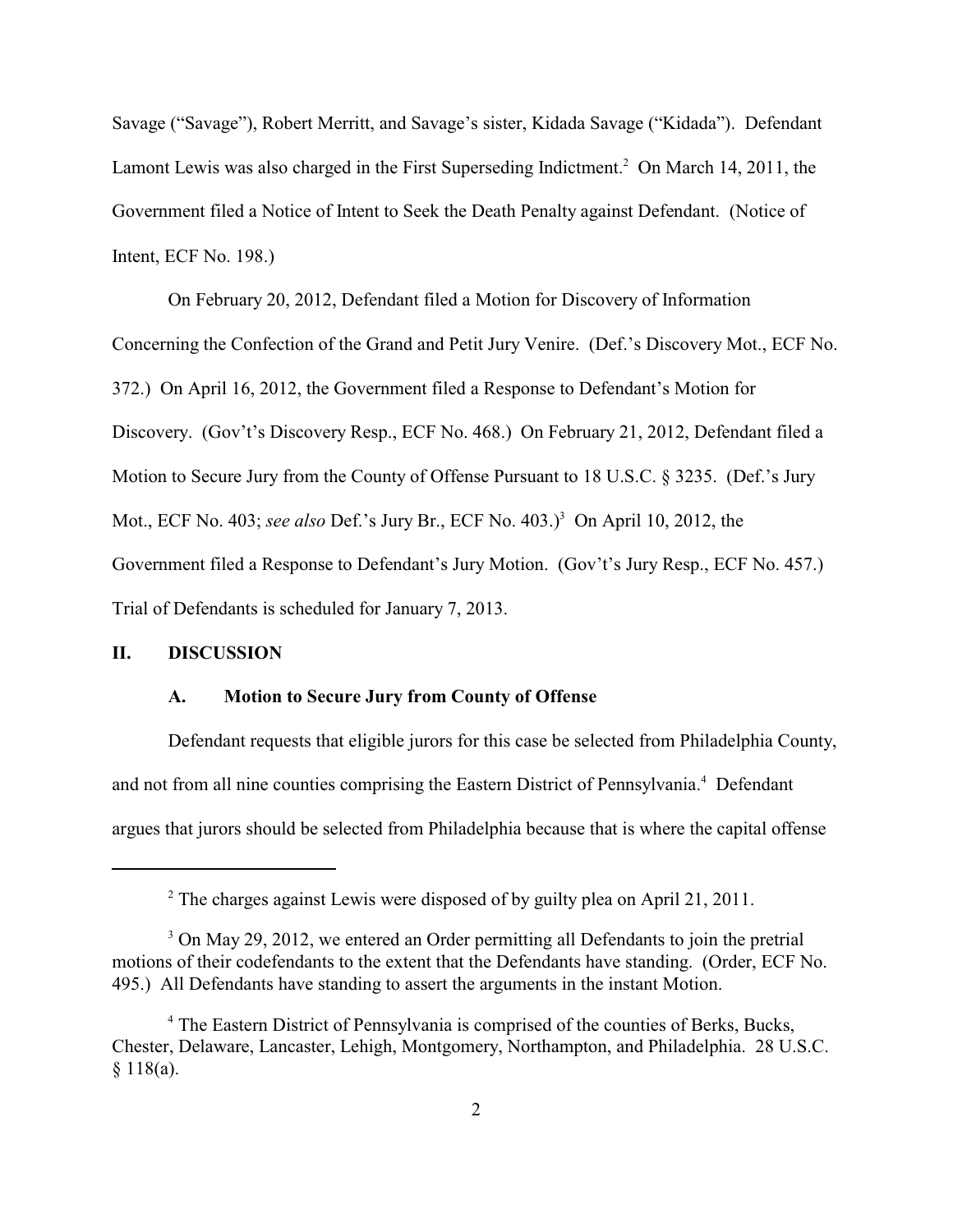with which he is charged was allegedly committed. (Def.'s Mot. 4.) Defendant relies on 18 U.S.C. § 3235, a statute that addresses the venue of trial in capital cases. He contends that the racial makeup of the Eastern District of Pennsylvania, when compared to the racial makeup of Philadelphia county, requires that jurors be selected from Philadelphia in order to assure that Defendants receive a jury that represents a fair cross-section of the community. In support of this argument, Defendant submits data from the 2010 United States Census. The census data cited by Defendant reveals that African-Americans represent approximately forty-three percent (43%) of the population of Philadelphia, and represent approximately seventeen percent (17%) of the population of the entire Eastern District. (Def.'s Mot. 11.) All of the Defendants in this case are African-American.

The statute that Defendant relies upon, 18 U.S.C. § 3235, states that "[t]he trial of offenses punishable with death shall be had in the county where the offense was committed, where that can be done without great inconvenience." 18 U.S.C. § 3235. The Government will seek a sentence of death against Defendant on the following charges: (1) murder in aid of racketeering, and aiding and abetting, which resulted in the death of Tybius Flowers (Count 7); and (2) tampering with a witness, which resulted in the death of Tybius Flowers (Count 8). (Notice of Intent 1.) Tybius Flowers was allegedly murdered at the corner of 8th and Butler Streets in North Philadelphia. (Indictment 18.) Defendant's trial will take place at the United States Courthouse in Philadelphia County, and will therefore take place "in the county where the offense was committed." 18 U.S.C. § 3235.

Section 3235 is unambiguous. There is nothing in  $\S$  3235 that requires the jury to be selected from the county of the offense. We reject Defendant's attempt to import a "vicinage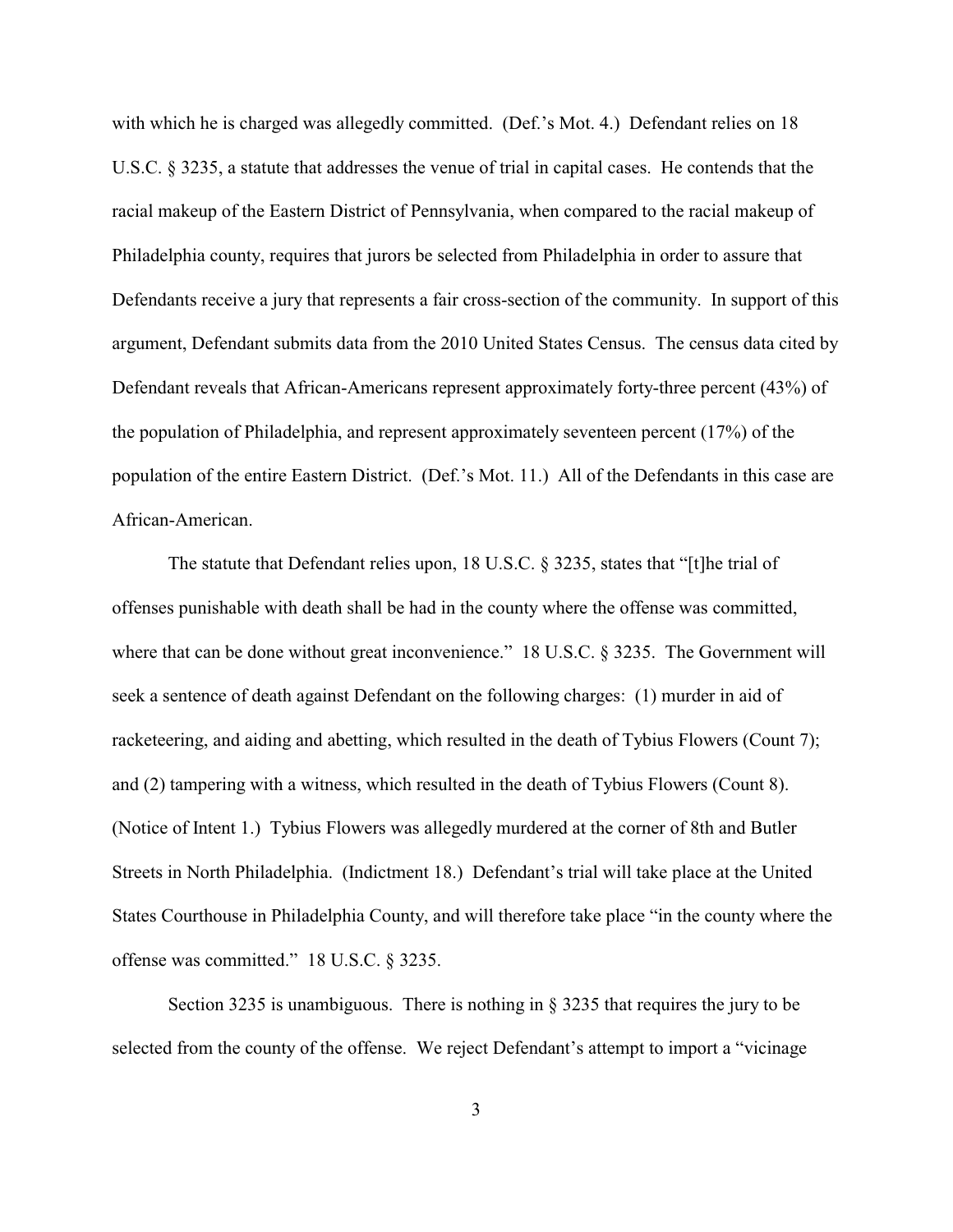requirement" into the statute. Defendant invites us to construe the terms "venue" and "trial" in 18 U.S.C. § 3235 as encompassing a requirement that the empaneled jury must be citizens of the county of the offense. Such a constrained interpretation finds no support in the law. The statute requires only that the trial of a capital defendant be held in the county where the offense was committed. It says nothing with respect to the location from which jurors will be selected.

Moreover, Defendant fails to cite a single case that supports his interpretation of 18 U.S.C. § 3235. In fact, the cases that he relies upon do just the opposite. In *United States v. Zicarelli*, 543 F.2d 466 (3d Cir. 1976), the Third Circuit confirmed that "petit jurors [are] drawn from within the state and federal jurisdictional district in which the crime was committed" and that "a narrower geographical focus" is not required. *Id*. at 482. The Court explained that, at one time, a capital defendant had a statutory right to a jury selected from the county of the offense. *Id.* at 478 (referencing the Judiciary Act of 1789). However, that right was repealed by Congress in 1862. *Id*. at 478 n.60. The Court did not discuss, let alone cite to 18 U.S.C. § 3235. Not only is there no statutory right to a jury from the county of offense, there is no explicit right to empanel such a jury in the Constitution. *See id.* at 477 ("[T]he concept that a criminal trial must be before a jury composed of residents of the county where the crime occurred was not deemed to be of sufficient consequence to be guaranteed by the Constitution.").

Similarly, Defendant's reliance on *United States v. Green*, 389 F. Supp. 2d 29 (D. Mass. 2005), and *United States v. Johnson*, No. 04-17, 2010 U.S. Dist. LEXIS 42626 (E.D. La. Mar. 29, 2010), is misplaced. In *Green*, neither 18 U.S.C. § 3235, nor the issue of whether a jury must be selected from the county of offense was at issue. In *Johnson*, the defendant argued that reference to "venue" in Section 3235 "contemplates jury venire and selection as well as the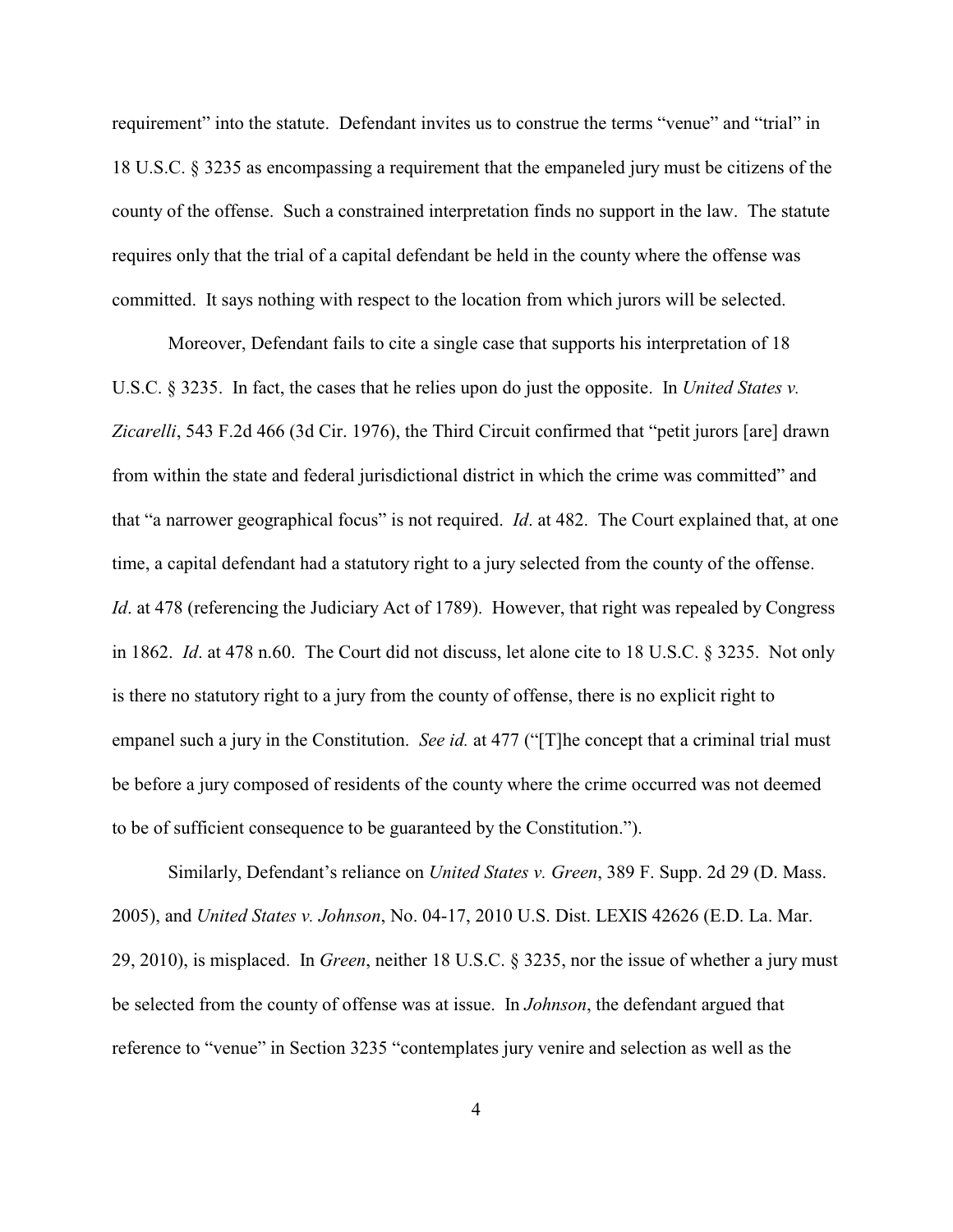presentation of evidence, and that the jury therefore must be selected from the county of the offense. 2010 U.S. Dist. LEXIS 42626, at \*6. This is essentially the same argument made by Defendant here. The court in *Johnson* rejected the defendant's argument, and determined that the jury selection process, which involved empaneling jurors from the entire district, did not violate 18 U.S.C. § 3235 or the Sixth Amendment. *Id*. at \*7-8 ("The clear language of those sections does not lend direct support to the creative argument proposed by Defendant."). Accordingly, we conclude that 18 U.S.C. § 3235 does not provide Defendant with the right to select a jury comprised of only Philadelphia County residents.

To the extent that Defendant attempts to raise arguments under the Sixth Amendment or the Jury Selection and Service Act of the 1968 ("JSSA"), 28 U.S.C. §§ 1861, *et seq*., such arguments are also devoid of merit.<sup>5</sup> The Sixth Amendment states that "[i]n all criminal prosecutions, the accused shall enjoy the right to a speedy and public trial, by an impartial jury of the State and district wherein the crime shall have been committed, which district shall have been previously ascertained by law . . . ." U.S. Const. amend. VI. Section 1861 of the JSSA states that "[i]t is the policy of the United States that all litigations in Federal courts entitled to trial by jury shall have the right to grand and petit juries selected at random from a fair cross section of the community in the district or division wherein the court convenes." 28 U.S.C. § 1861. Section 1863 of the JSSA provides that "[e]ach United States district court shall devise and place into operation a written plan for random selection of grand and petit jurors that shall be designed

<sup>&</sup>lt;sup>5</sup> Defendant fails to include any legal analysis under the JSSA or the Sixth Amendment. Rather, Defendant merely states that "a decision to rely on the entire Eastern District of Pennsylvania rather than the county in which the capital offense occurred to secure a jury pool violates [Defendant's] right to a trial in the venue and vicinage of the offense guaranteed by 18 U.S.C. § 3235 and the Sixth Amendment." (Def.'s Jury Mot. 7.)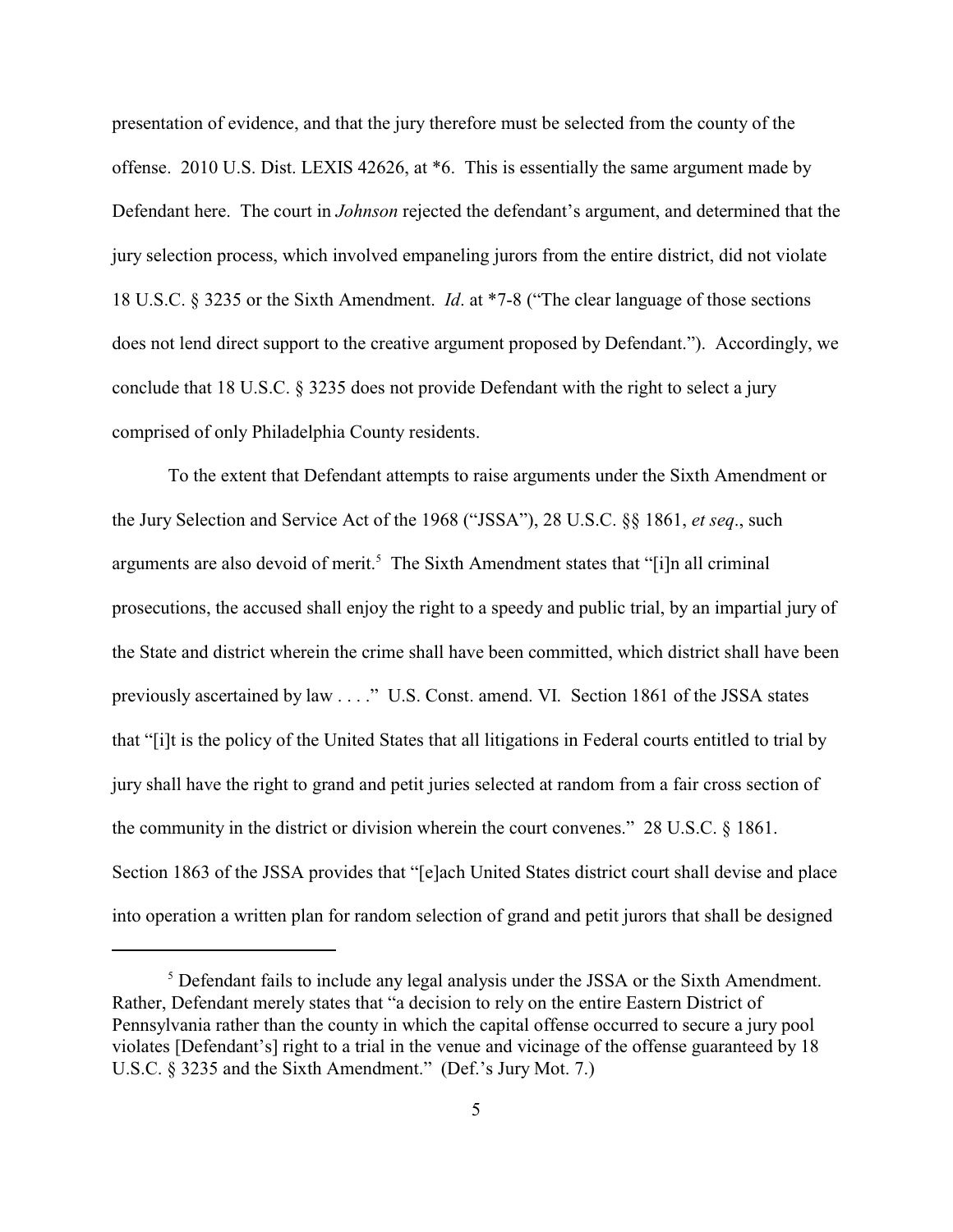to achieve the objectives of sections 1861 and 1862 . . . ." 28 U.S.C. § 1863(a). In the Eastern District of Pennsylvania, grand and petit juries are randomly selected for criminal and civil trials pursuant to the Plan of the Random Selection of Grand and Petit Jurors of 1968 for the Eastern District of Pennsylvania (the "Jury Plan"). (Jury Plan (on file with Court).)<sup>6</sup>

In order to make a *prima facie* showing that the jury selection process violates the fair cross-section of the community requirement of the Sixth Amendment, a defendant must show: (1) that the group alleged to be excluded is a "distinctive" group in the community; (2) that the representation of this group in venires from which juries are selected is not fair and reasonable in relation to the number of such persons in the community; and (3) that this underrepresentation is due to systemic exclusion of the group in the jury selection process. *United States v. Duren*, 439 U.S. 357, 364 (1979).

Defendant has failed to make a *prima facie* showing that the Jury Plan's system of selecting jurors from the entire Eastern District violates the fair cross-section of the community requirement. The first prong of the *prima facie* showing is not at issue. African-Americans

 $6$  The Jury Plan was last revised on December 4, 2009. (Jury Plan.) In accordance with the Jury Plan, a master jury wheel is created. (Jury Plan § 3.) The master jury wheel consists of a random selection of individuals from lists of registered voters from each of the nine counties in the Eastern District. (*Id*.) Names are randomly selected from the master jury wheel, and those prospective jurors are mailed juror questionnaires. (*Id.* at §§ 4, 5.) Based upon a review of the returned juror questionnaires, a qualified jury wheel is created, which contains the names of jurors not disqualified, exempt, or excused in accordance with the Jury Plan. (*Id*. at § 7.) Prospective jurors are then randomly selected from the qualified jury wheel and summoned for jury service. (*Id*.)

Master jury wheels are repopulated every two years. In the Eastern District, there is a master jury wheel that was repopulated in 2007 (the "2007 Master Jury Wheel"), in 2009 (the "2009 Master Jury Wheel") and in 2011 (the "2011 Master Jury Wheel"). Qualified jury wheels were then created based upon each of the Master Jury Wheels (the "2007 Qualified Jury Wheel," "2009 Qualified Jury Wheel," and "2011 Qualified Jury Wheel").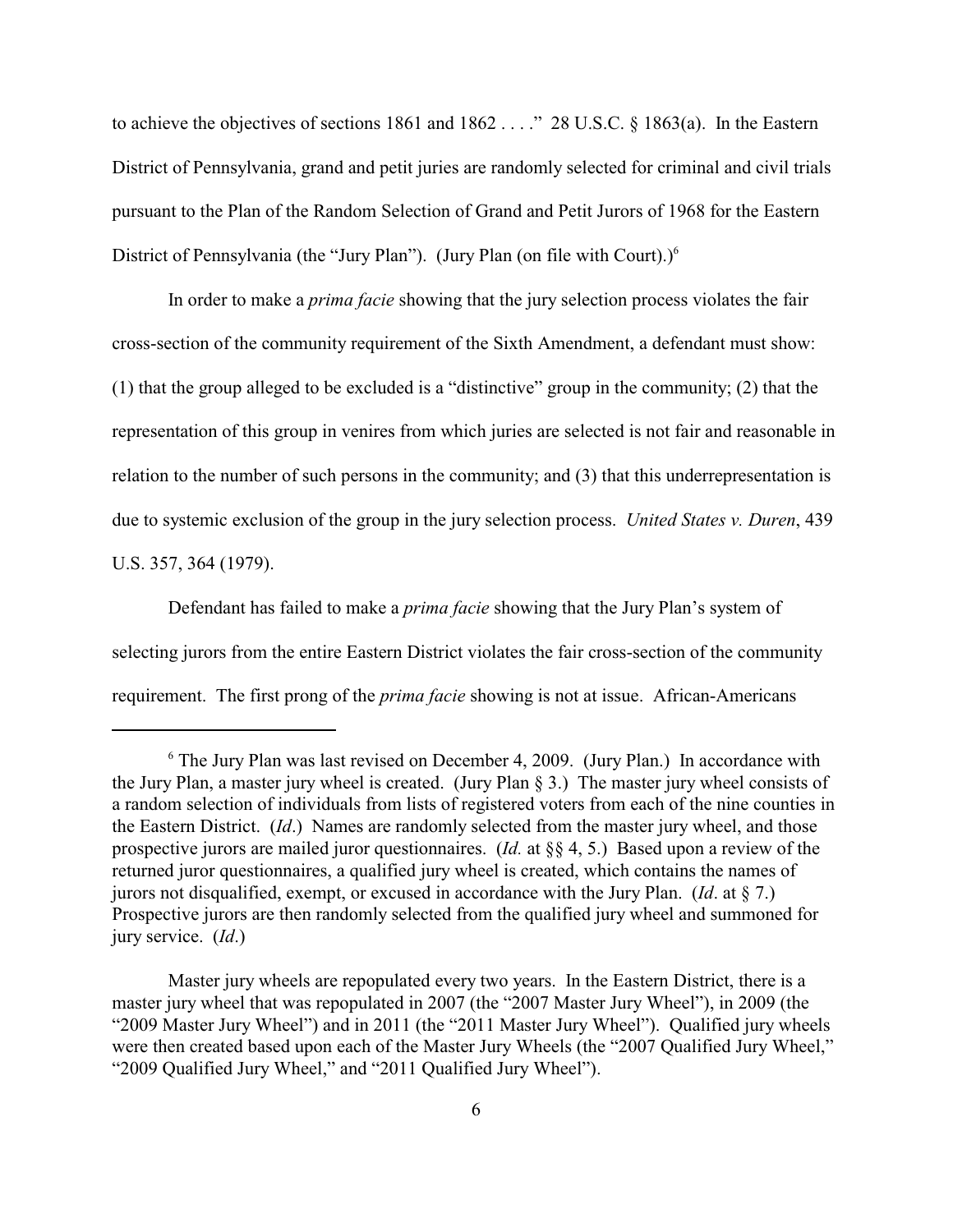constitute a cognizable group. *United States v. Weaver*, 267 F.3d 231, 240 (3d Cir. 2001); *see also United States v. Hafen*, 726 F.2d 21, 23 (1st Cir. 1984) ("[T]he Supreme Court has held that blacks are a 'distinctive group' for the purposes of jury composition challenges."). With respect to the second prong, Defendant relies on census data and argues that the District-wide selection of jurors dilutes the number of African-Americans eligible to serve on the jury for his trial. (Def.'s Jury Br. 12.) Defendant contends that Philadelphia County contains more African-Americans than all other counties in the Eastern District combined. (*Id*.) However, the use of census data alone is insufficient to establish a constitutional violation. *See United States v. Murphy*, 464 F. App'x 60, 63 (3d Cir. 2012) (denying defendant's claim that jury selection process was unconstitutional where defendant supported claim with only census data from the various counties within the district). With respect to the third prong, a defendant must be able to establish a "systematic exclusion," which is "shown by a large discrepancy repeated over time such that the system must be said to bring about the underrepresentation." *Weaver*, 267 F.3d at 245. Defendant has not even attempted to establish a large discrepancy that is repeated over time. Accordingly, Defendant's claim that the selection of jurors from the entire Eastern District of Pennsylvania violates his Sixth Amendment rights must be rejected. *See United States v. Grisham*, 63 F.3d 1074, 1080 (11th Cir. 1995) (holding that "the Sixth Amendment does not entitle a federal criminal defendant to a jury summoned from a fair cross-section of the community immediately surrounding the place of the crime, but merely to a jury drawn from a fair cross-section of some previously defined geographical area within the boundaries of the judicial district in which the offense occurred"); *see also Savage v. United States*, 547 F.2d 212,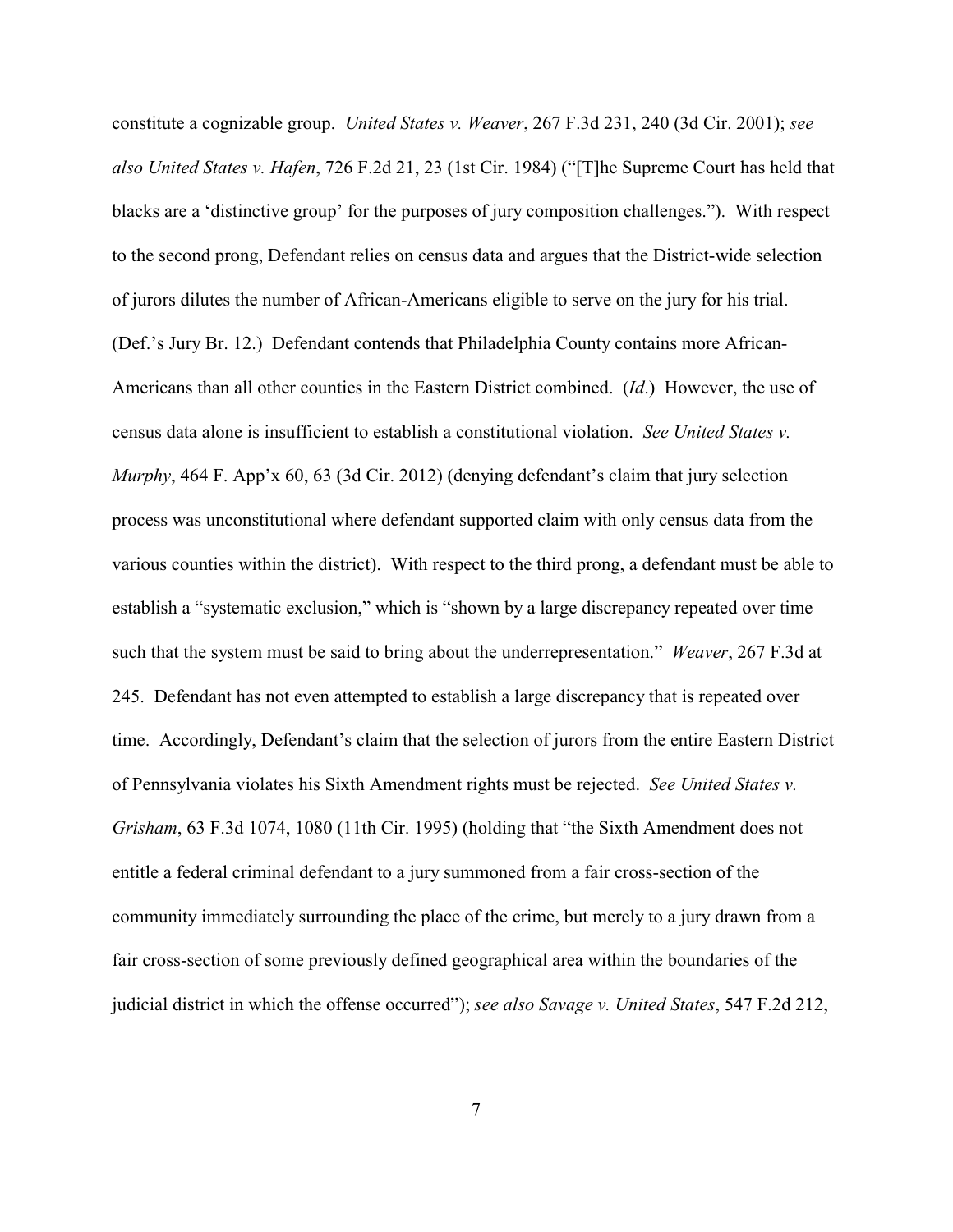215-16 (3d Cir. 1976) (holding that the petitioner's constitutional and statutory rights were not violated by the Jury Plan for the Eastern District of Pennsylvania).

## **B. Motion for Discovery of Information Concerning Confection of Grand and Petit Jury Venire**

Defendant seeks discovery concerning the confection of the venire from which the grand jury was selected in this case and from which the petit jury will be selected. (Def.'s Discovery Mot. 2*.*) He alleges that the Eastern District of Pennsylvania's use of voter registration lists to create a pool of eligible jurors "has significantly underrepresented African-Americans, as well as individuals eighteen to twenty-two."  $(Id.$  at 4.)<sup>7</sup> Defendant states that he intends to file a motion challenging the Eastern District's application of, and compliance with, the JSSA. He requests the following information from the Clerk of the Court in support of this motion:

- (a) the source-lists from which the jury pool is created;
- (b) the total number of persons in the source or sources and the actual copy of the source list from which the initial selections were made;
- (c) the completed questionnaires of all persons qualified for service;
- (d) the completed questionnaires of all persons disqualified, excused, or exempted, and any other materials or information concerning these determinations (including requests for excusal and exemption and orders or notations concerning excusals, exemptions, and disqualifications);
- (e) all records related to the summoning of jurors for grand jury or petit jury service, including all records or documents relating to the excusal or disqualification of any potential grand or petit jurors summoned;

<sup>&</sup>lt;sup>7</sup> We reject Defendant's attempt to argue that prospective jurors "eighteen to twenty-two" are underrepresented in violation of the JSSA. Courts have held that young adults do not constitute a distinctive, cognizable group for purposes of establishing a fair cross-section of the community claim. *See Ford v. Seabold*, 841 F.2d 677, 681 (6th Cir. 1988) ("Young adults and college students, however, do not comprise distinctive groups."); *Anaya v. Hansen*, 781 F.2d 1, 3 (1st Cir. 1986) (stating the "young adults" ages eighteen to twenty-four do not constitute a cognizable group for purposes of establishing a fair cross-section claim). Thus, for purposes of this Motion and determining the extent of discovery to which Defendant is entitled, we will only consider Defendant's contention that the underrepresentation of African-Americans violates the fair cross-section of the community guarantee.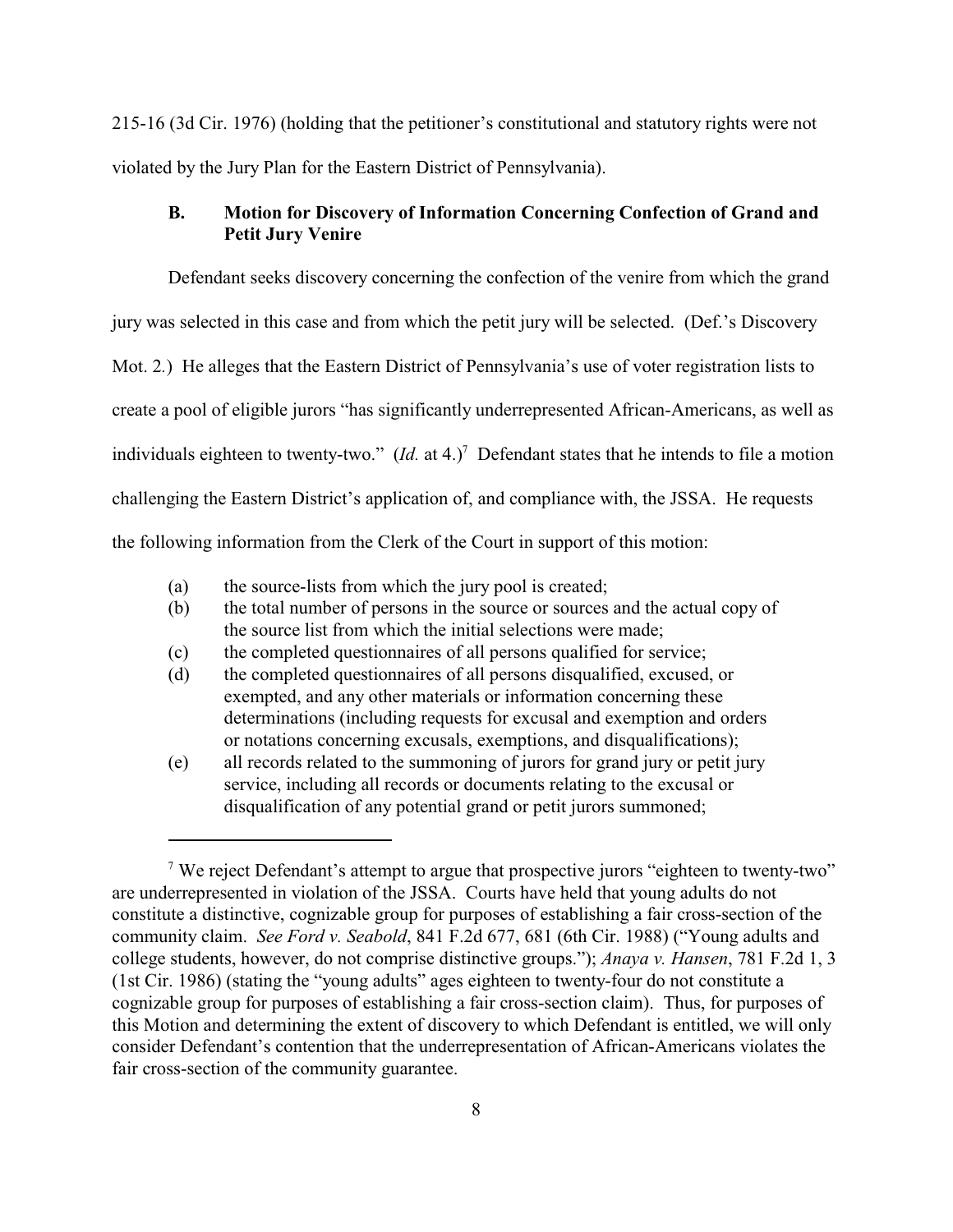- (f) all surveys regarding the composition of the master or qualified jury panel (typically compiled on Form JS-12); and
- (g) all information that has been provided in other instances.

(Def.'s Discovery Mot. 4-5.)

The Government concedes that Defendant is entitled to certain of the requested materials. However, the Government objects to disclosing any information that exposes personal information of prospective jurors, such as names, addresses, Social Security numbers and other personal data. (Gov't's Discovery Resp. 11.)<sup>8</sup> The Government argues that the only information needed in order to assert a claim under the JSSA and the Sixth Amendment is the Jury Plan and the statistical data contained in a monthly summary report known as a JS-12. (Gov't's Resp.  $(13.)^9$ 

As noted above, the Sixth Amendment and the JSSA guarantee defendants a trial by a jury selected from a fair cross-section of the community. In order to establish a violation of this guarantee, Defendant must show that: (1) African-Americans are a distinctive group in the community; (2) the representation of this group is not fair and reasonable in relation to the number of such persons in the community; and (3) the underrepresentation is inherent in the system used to select the jury pools or venires. *Duren*, 439 U.S. at 364; *Weaver*, 267 F.3d at 237. Doing so requires a showing of a statistical disparity between the entire venire and the population of the district. *See Weaver*, 267 F.3d at 240 (noting that proof of a fair cross-selection

<sup>&</sup>lt;sup>8</sup> By Memorandum and Order dated September 14, 2012, we determined that an anonymous jury was appropriate in this case. (*See* ECF Nos. 601, 602.)

 $9$  Preparation of the monthly JS-12 form is not mandatory. The Jury Board in the Eastern District of Pennsylvania does not normally prepare JS-12 forms. Nor can the Jury Board retroactively reconstruct these forms. In any event, the information we will provide to Defendant is broader in scope than the information typically contained on JS-12 forms.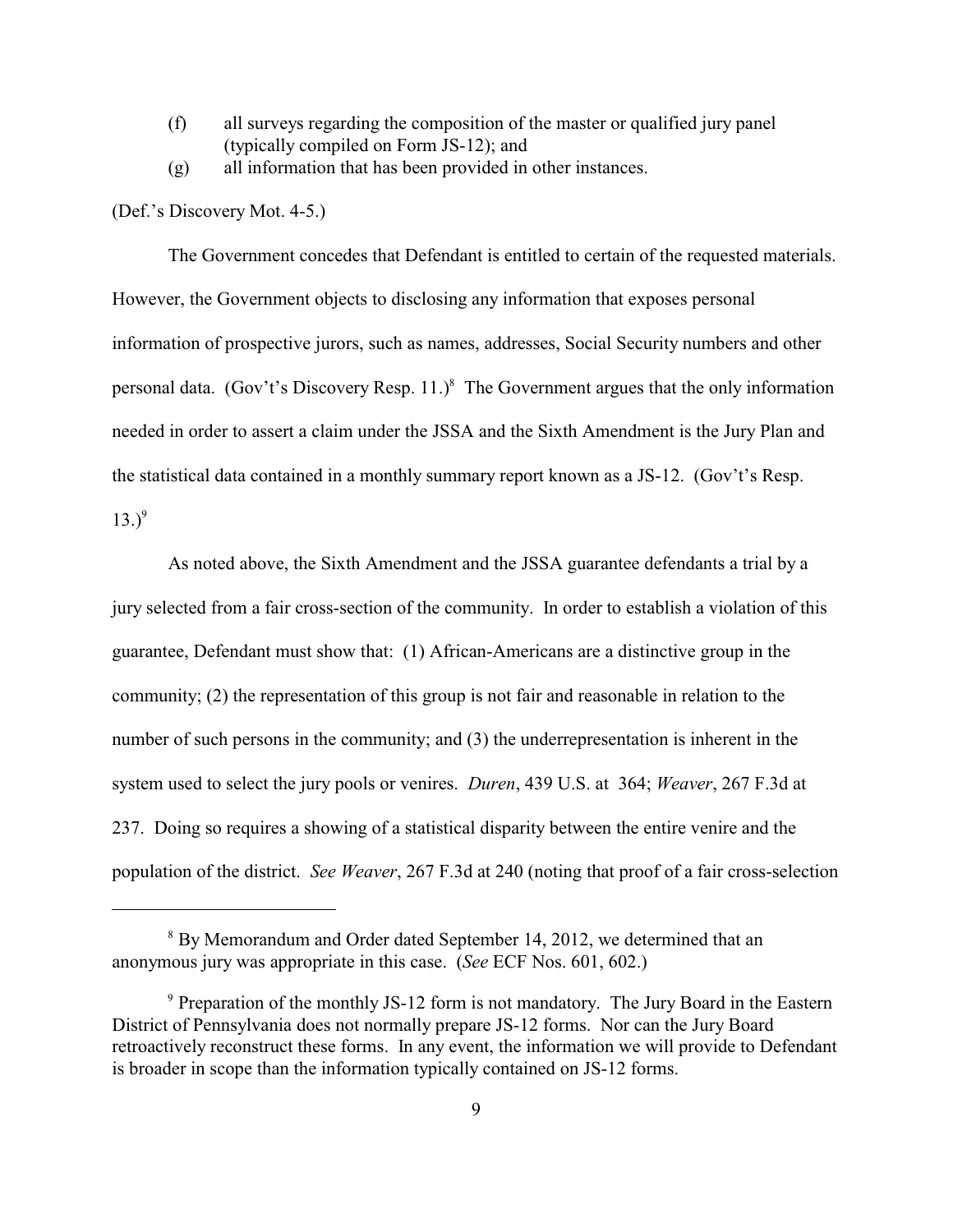claim is "a mathematical exercise, and must be supported by statistical evidence"); *United States v. Lara*, 181 F.3d 183, 192 (1st Cir. 1999) ("A showing of underrepresentation must be predicated on more than mere guesswork. Such a showing requires competent proof (usually statistical in nature)."); *United States v. Stone*, No. 93-131, 1993 U.S. Dist. LEXIS 8728, at \*17 (E.D. Pa. June 30, 1993) (denying defendant's constitutional challenge because defendant failed to "demonstrate any statistical underrepresentation of African-Americans" on the jury wheel).

Defendant's request for discovery is made in order to support this statistical showing. The JSSA permits discovery of information related to the jury-selection process if a party wishes to challenge such process. Specifically, Section 1867(f) of the JSSA provides in relevant part:

The contents of records or papers used by the jury commission or clerk in connection with the jury selection process shall not be disclosed, except . . . as may be necessary in the preparation or presentation of a motion [challenging compliance with jury selection procedures] under . . . this section . . . . The parties in a case shall be allowed to inspect, reproduce, and copy such records or papers at all reasonable times during the preparation and pendency of such motion.

28 U.S.C. § 1867(f). In *United States v. Test*, the Supreme Court stated that Section 1867(f) "makes clear that a litigant has essentially an unqualified right to inspect jury lists" and "grants access in order to aid parties in the 'preparation' of motions challenging jury-selection procedures." 420 U.S. 28, 29-30 (1975). A defendant "need only allege that he is preparing a motion to challenge the jury selection process" in order to "avail himself of the right of access to jury selection records." *United States v. Royal*, 100 F.3d 1019, 1025 (1st Cir. 1996).

Since *Test*, federal courts have determined that the right to inspect jury selection records, although "unqualified," is not unlimited. *See United States v. Diaz*, 236 F.R.D. 470, 482 (N.D. Cal. 2006) ("The right to discovery by the Act and *Test* is not limitless."); *United States v. Gotti*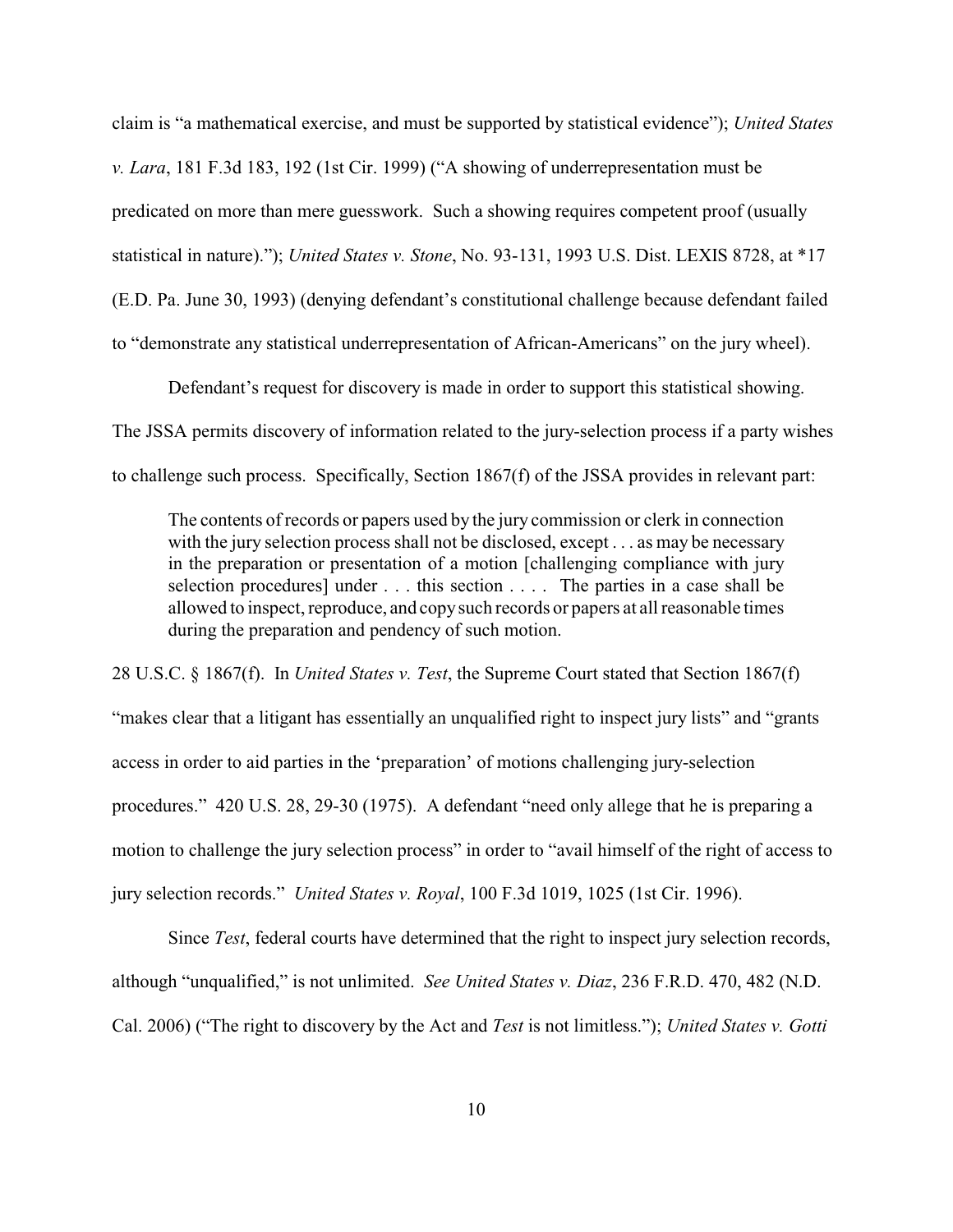*(Gotti II)*, No. 02-743, 2004 U.S. Dist. LEXIS 20280, at \*20 (S.D.N.Y. Oct. 6, 2004) (noting that defendant who made a request under  $\S 1867(f)$  "is not entitled to unencumbered access to juror information, and given the concerns about juror safety . . . he will not have it"). "The [JSSA] is not a license for litigants to rummage at will through all jury-related records maintained by the Clerk of Court." *Rice*, 489 F. Supp. 2d at 1316. Rather, "[t]he right to inspection extends to all jury selection materials relevant to a complete determination of whether a grand or petit jury has in fact been selected at . . . random from a fair cross-section of the community." *United States v. McLernon*, 746 F.2d 1098, 1123 (6th Cir. 1984) (citation omitted).<sup>10</sup>

Based on the foregoing, we conclude that some of Defendant's discovery requests are beyond the scope of information to which he is entitled under the JSSA. Defendant's request to access the completed jury questionnaires (Requests (c) and (d)) will be denied. *See Davenport*, 824 F.2d at 1514-15; *United States v. Rice*, 489 F. Supp. 2d 1312, 1319 (S.D. Ala. 2007); *Diaz*, 236 F.R.D. at 482. The juror questionnaires contain personal identifying information such as place of employment, address, and Social Security number. Defendant will receive other discovery that will provide him with the relevant data to assess whether he has a valid claim under the JSSA and the Sixth Amendment. Clearly, "any marginal benefits of disclosure would be greatly outweighed by the risks associated with dissemination of personal information contained on those questionnaires and by the burden on the Clerk of Court in providing (and

 $10$  For example, defendants do not have an absolute right to access jury questionnaires. *See United States v. Davenport*, 824 F.2d 1511, 1514-15 (7th Cir. 1987). Defendants also do not have the absolute right to access the names and addresses of grand jurors. *See McLernon*, 746 F.2d at 1122-23. One court has determined that production of the district's jury plan satisfies the statutory requirement. *See, e.g.*, *United States v. Davis*, No. 06-911, 2009 U.S. Dist. LEXIS 19401, at \*49 (S.D.N.Y. Mar. 11, 2009).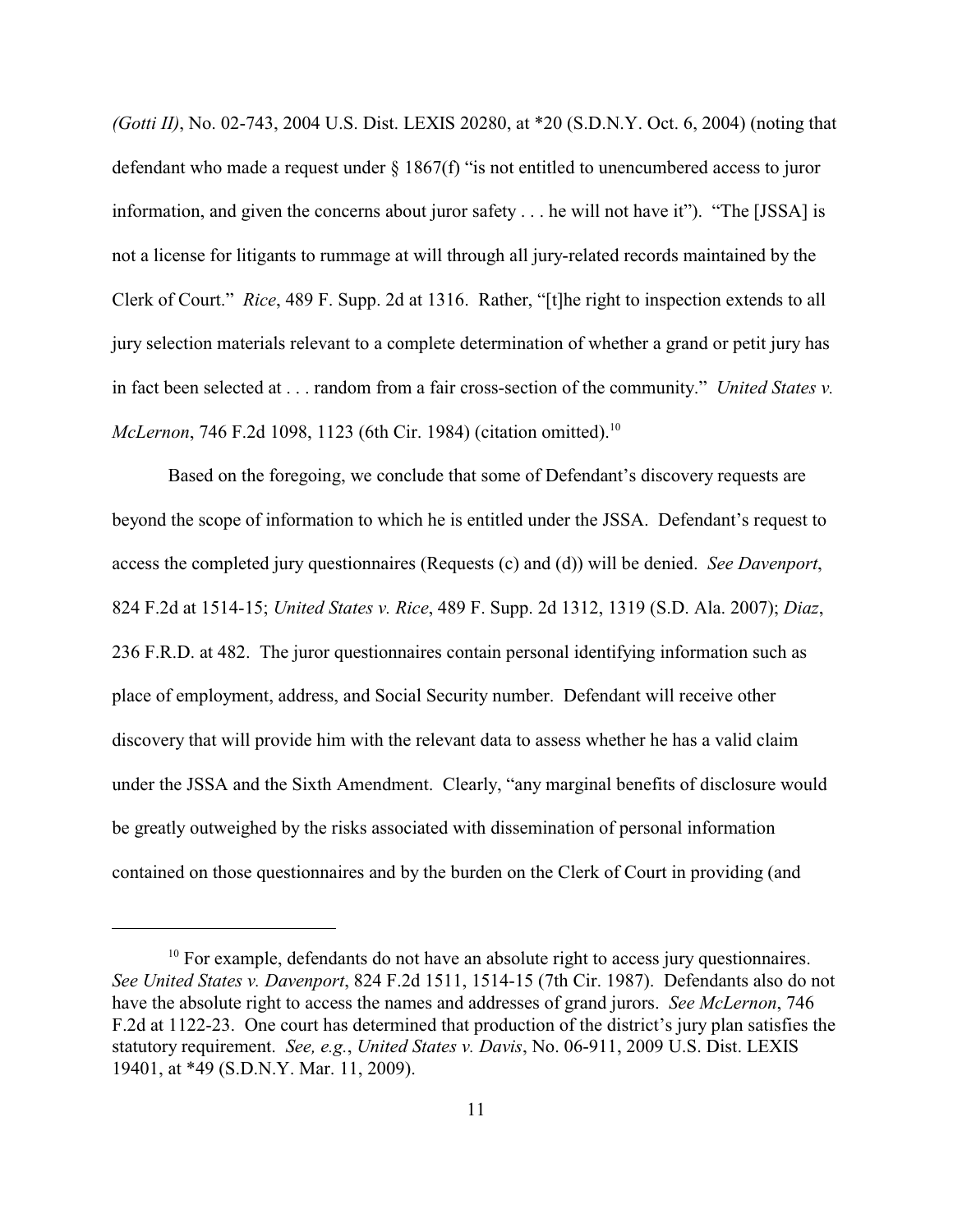presumably supervising) defendant's access to . . . [the] confidential questionnaires." *Rice*, 489 F. Supp. 2d at 1320.

We will also deny Defendant's request for a copy of the source list from which the jury pool was created (Requests (a) and (b)). These lists are derived from voter registration records and contain the same personal identifying information as the juror questionnaires. The benefits of disclosing the lists containing confidential information do not outweigh the risks and burdens associated with disclosure. Rather, we will provide Defendant with spreadsheets containing the information that he seeks. Specifically, we will provide Defendant with the statistical breakdown by race and ethnicity of the prospective jurors contained on each of the 2007, 2009, and 2011 Master and Qualified Jury Wheels. We will also provide the statistical breakdown by race and gender for the jurors that served on the Grand Jury that returned the First Superseding Indictment on April 8, 2009. (*See* ECF No. 51.) All of these spreadsheets contain demographic statistics that were derived from data contained on the source lists. The spreadsheets also contain the total number of persons on each of the source lists (Request (b)).

With respect to Defendant's request for "all records related to the summoning of jurors for grand jury or petit jury service, including all records or documents relating to the excusal or disqualification of any potential grand or petit juror summoned" (Request (e)), we will provide the Jury Plan. The Jury Plan describes in detail the procedures related to the creation of the Master and Qualified Jury Wheels. (Jury Plan.) The Jury Plan also contains information about the excusal, exemption, and disqualification of jurors. (*Id*.) With respect to Defendant's request for "all surveys regarding the composition of the master or qualified jury panel" (Request (f)), we will provide Defendant with the statistical breakdown by race and ethnicity of the 1,000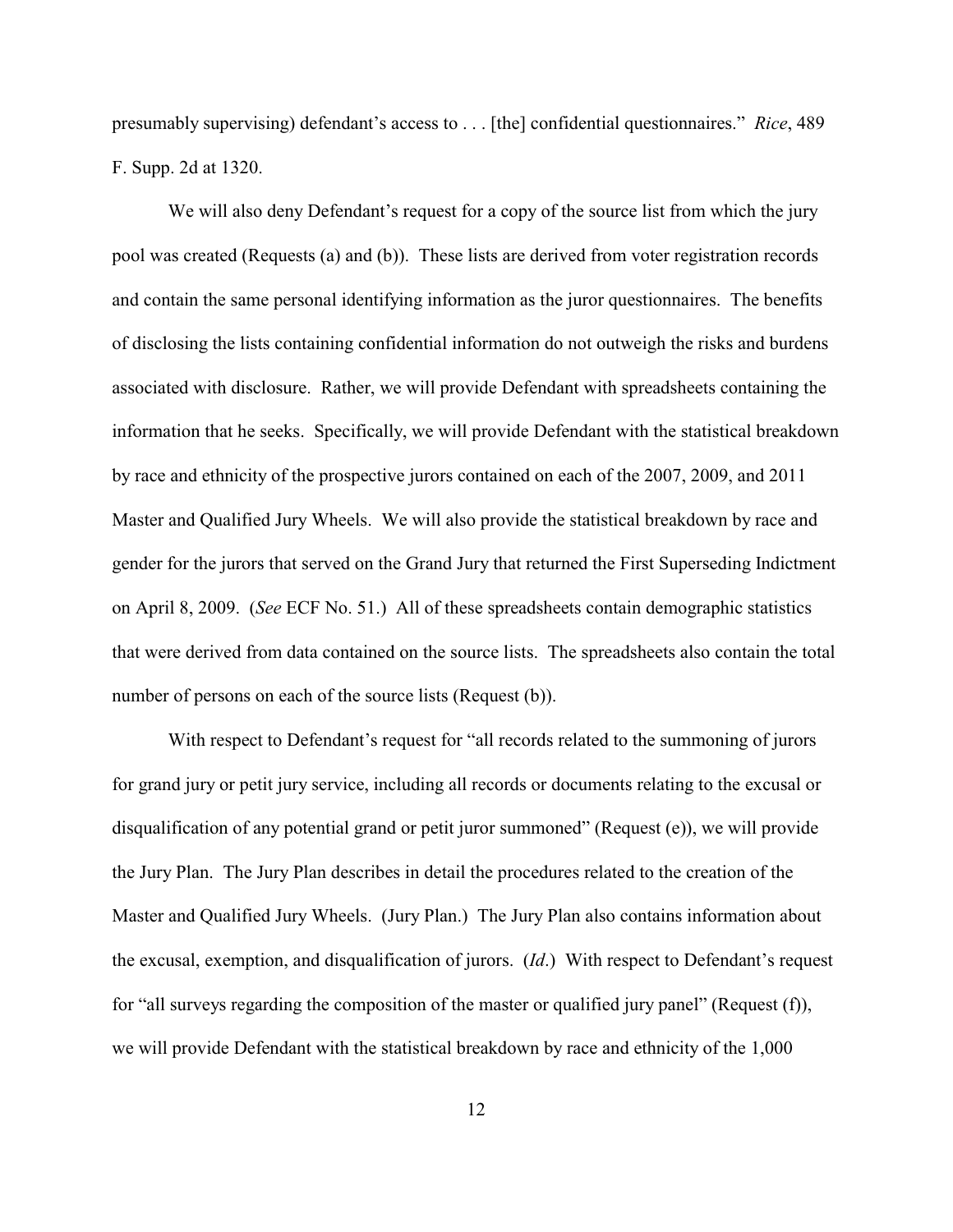jurors that were summoned for petit jury service in this case, and of the 549 jurors that responded to the summons and showed up to fill out the jury questionnaire on September 26 and 27, 2012. Finally, we will deny Defendant's request for "all information that has been provided in other instances" (Request (g)). (Def.'s Discovery Mot. 5.) This request is vague and overly broad.

In summary, the following discovery information will be provided to Defendant: $11$ 

- 1. The Plan of the Random Selection of Grand and Petit Jurors of 1968 for the Eastern District of Pennsylvania (revised December 4, 2009);
- 2. Spreadsheets with statistical breakdowns by race and ethnicity for the jurors contained on the 2007 Master Jury Wheel, 2009 Master Jury Wheel, and 2011 Master Jury Wheel;
- 3. Spreadsheets with statistical breakdowns by race and ethnicity for the jurors contained on the 2007 Qualified Jury Wheel, 2009 Qualified Jury Wheel, and 2011 Qualified Jury Wheel;
- 4. A spreadsheet with the statistical breakdown by race and ethnicity for the 1,000 jurors that were summoned for petit jury selection in this case;
- 5. A spreadsheet with the statistical breakdown by race and ethnicity for the 549 jurors that responded to the summons and showed up to fill out a jury questionnaire on September 26 and 27, 2012; and
- 6. A spreadsheet with the statistical breakdown by race and ethnicity for the jurors that served on the Grand Jury that returned the First Superseding Indictment on April 8, 2009. (*See* ECF No. 51.)

We are satisfied that this discovery provides Defendant with the information he needs in order to

assess whether the Jury Plan and the Eastern District's use of voter registration lists to create a

pool of eligible jurors has caused an underrepresentation of African-Americans on grand and

petit juries.

 $11$  This information will be sent directly to counsel for Defendants and counsel for the Government.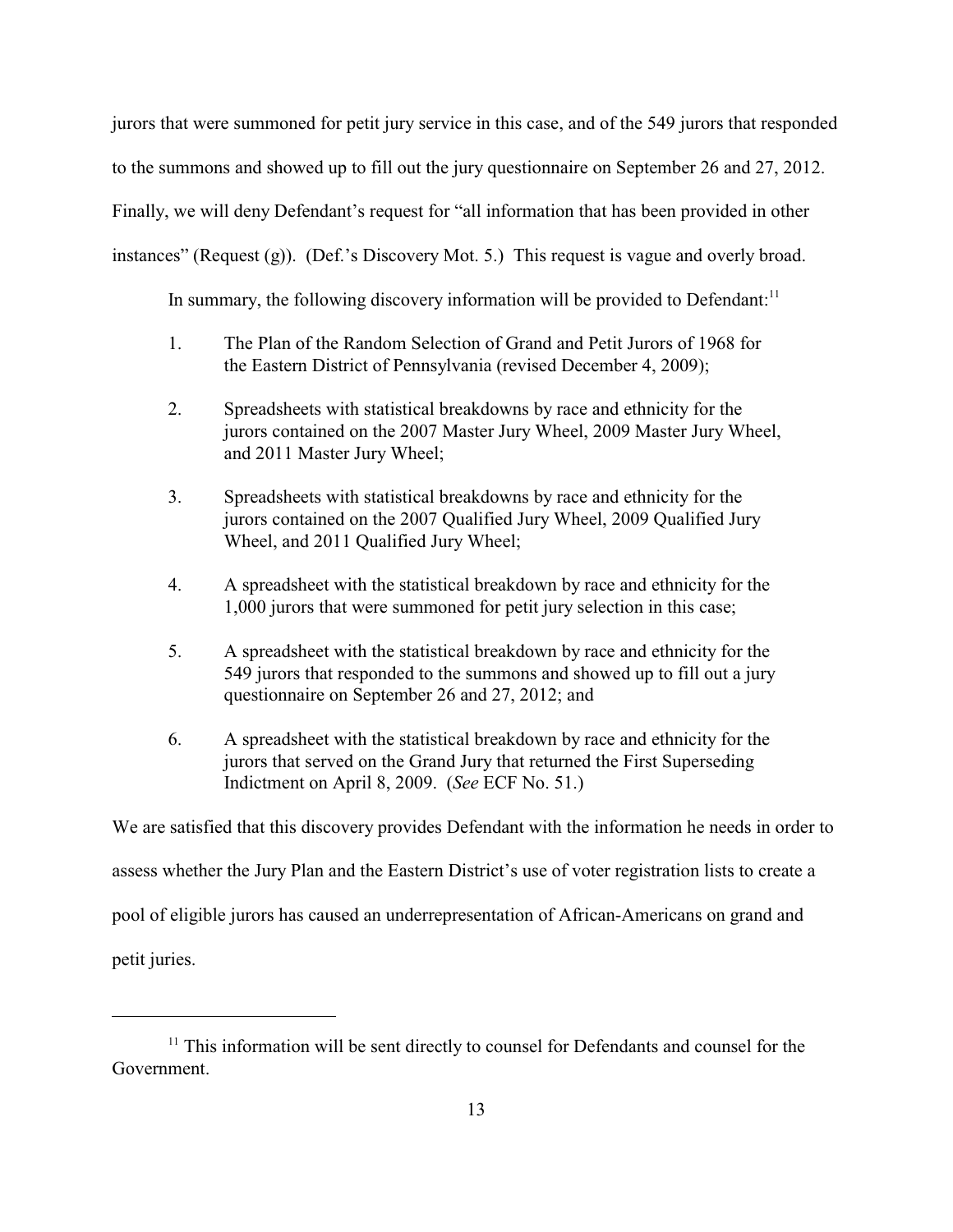# **III. CONCLUSION**

For the foregoing reasons, Defendant Steven Northington's Motion for Discovery of Information Concerning the Confection of the Grand and Petit Jury Venire will be granted in part and denied in part, and Defendant's Motion to Secure Jury from the County of Offense Pursuant to 18 U.S.C. § 3235 will be denied.

An appropriate Order will follow.

### **BY THE COURT:**

 $\left(\sqrt{2} + \frac{1}{2}\right)$ 

## **\_\_\_\_\_\_\_\_\_\_\_\_\_\_\_\_\_\_\_\_\_\_\_\_\_ R. BARCLAY SURRICK, J.**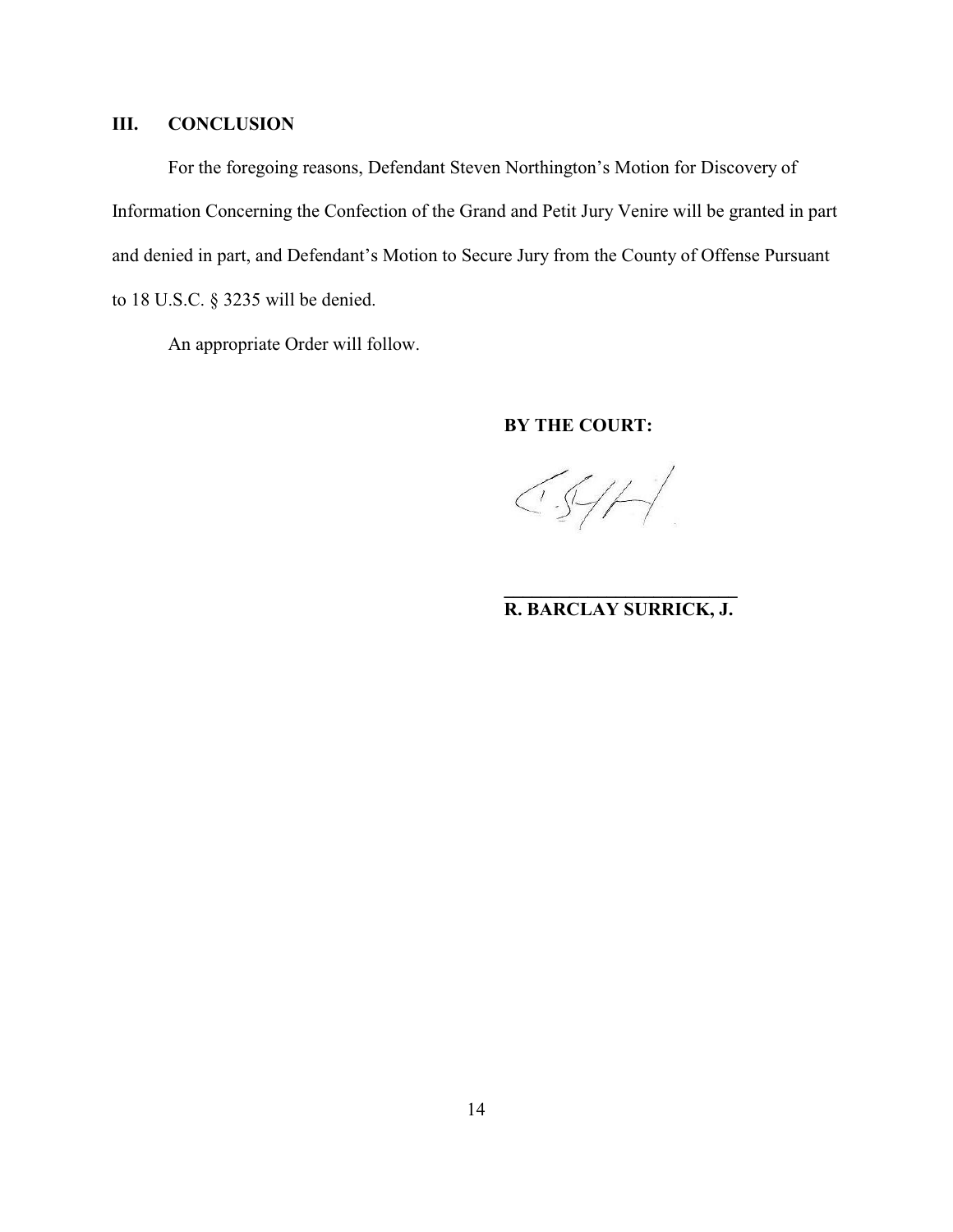## IN THE UNITED STATES DISTRICT COURT FOR THE EASTERN DISTRICT OF PENNSYLVANIA

| UNITED STATES OF AMERICA  |                        |
|---------------------------|------------------------|
|                           | <b>CRIMINAL ACTION</b> |
| v.                        |                        |
|                           |                        |
| KABONI SAVAGE             | $NO. 07-550-03$        |
| <b>ROBERT MERRITT</b>     | $NO. 07-550-04$        |
| <b>STEVEN NORTHINGTON</b> | $NO. 07-550-05$        |
| KIDADA SAVAGE             | $NO. 07-550-06$        |
|                           |                        |

## **O R D E R**

**AND NOW**, this  $2<sup>nd</sup>$  day of <u>Ctober</u>, 2012, upon consideration of

Defendant Steven Northington's Motion for Discovery of Information Concerning the

Confection of the Grand and Petit Jury Venire (ECF No. 372), and Defendant Steven

Northington's Motion to Secure Jury from the County of Offense Pursuant to 18 U.S.C. § 3235

(ECF No. 403), and all documents submitted in support thereof and in opposition thereto, it is

**ORDERED** as follows:

- 1. Defendant's Motion to Secure Jury from the County of Offense Pursuant to 18 U.S.C. § 3235 (ECF No. 403) is **DENIED**.
- 2. Defendant's Motion for Discovery of Information Concerning the Confection of the Grand and Petit Jury Venire (ECF No. 372) is **GRANTED** in part and **DENIED** in part, consistent with the accompanying Memorandum.
- 3. The following discovery information shall be provided to counsel for the Defendant and counsel for the Government: